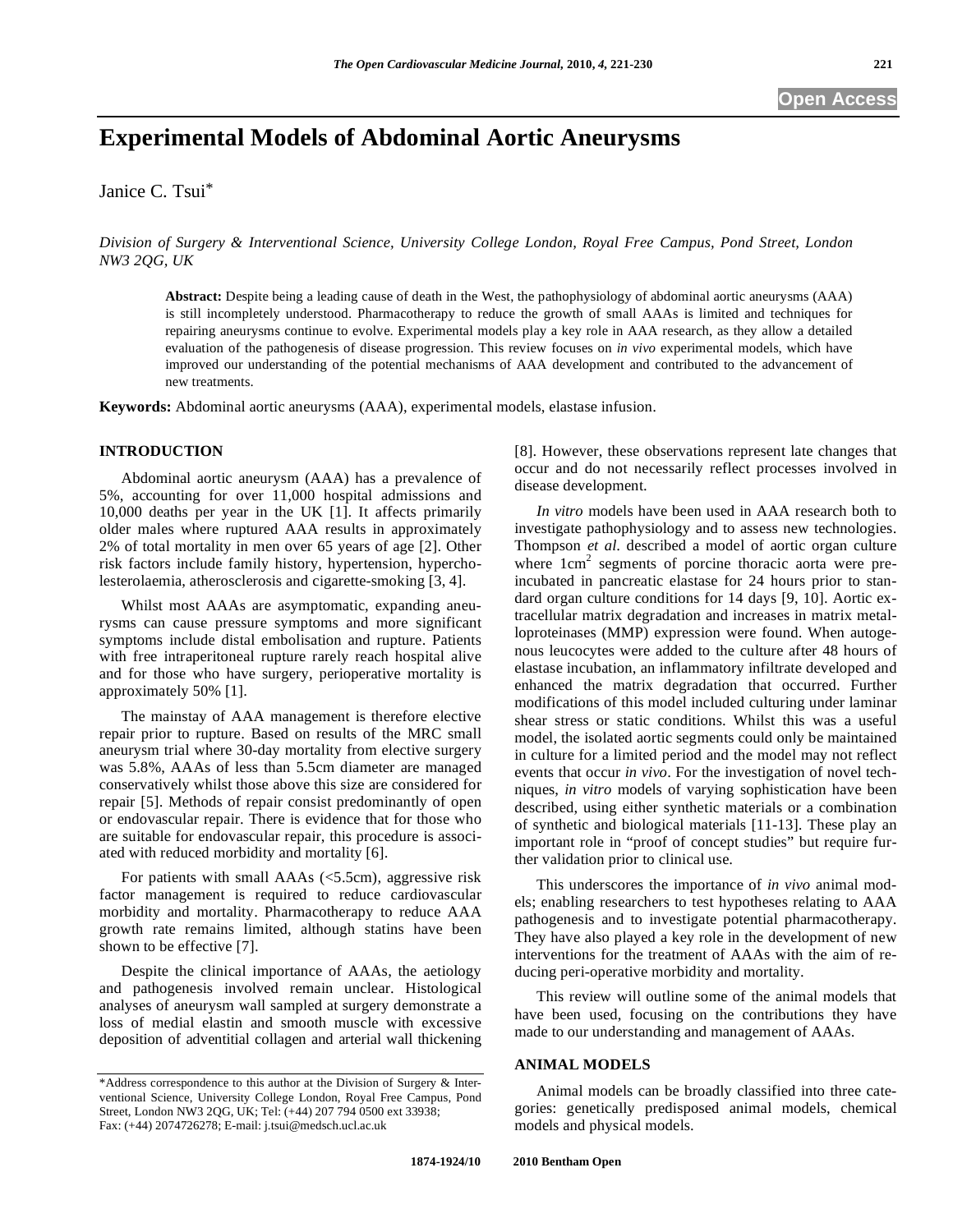### **Genetically Predisposed Animal Models**

 Early *in vivo* studies of AAA relied on animals with susceptibility to atherosclerosis and aneurysm formation. The Broad Breasted Bronze and American Mammoth Bronze breeds of turkeys were noted to develop rupture of dissecting aneurysms [14]. Manipulation or supplementation of their feeds with various compounds altered the risk of rupture. For example, feeding these animals beta-aminoproprionitrile, the active agent in sweet pea meal, increased the risk of rupture [15] and the effects were further exacerbated by diethylstilbestrol, monoamine oxidase inhibitors, and hydralazine [16- 18]. The latter was found not to act *via* its haemodynamic effects but by accumulating in the aortic media and reacting with collagen groups. In contrast, propranolol and reserpine decreased the risk of aortic rupture [17, 19]. Whilst both these agents altered haemodynamics, propanolol also increased elastin cross-linking [15, 18]. These early studies established the involvement of haemodynamic factors and connective tissue changes in the development and rupture of aortic aneurysms.

 The *blotchy* mouse was also found to develop spontaneous anuerysms [20]. These mice have a genetic abnormality on the X chromosome which results in defective collagen and elastin cross-linking. They develop abnormalities in connective tissue, skin colour and neurological function, due to an underlying defect in copper metabolism [21]. They also develop saccular and fusiform aneurysms throughout the aorta, but predominantly in the thoracic aorta [20]. Propranolol delayed aneurysm formation probably by a combination of haemodynamic effects and increased elastin and collagen cross-linking [22, 23], whilst hydrocortisone induced aortic rupture in these mice [24]. Based on these findings, altered copper metabolism was proposed to contribute to aneurysm development in humans, however, no change in copper levels in aortic tissue from patients with AAA have been reported [25, 26].

 Whilst these animals were useful models and increased our early understanding of the pathophysiology of aneurysms, genetically altered mice have been more valuable for the study of specific molecular pathways involved. For example, mice with a genetically engineered deficiency in lysyl oxidase (Lox), which is important in the crosslinkage of elastin and collagen, die in the perinatal period of ruptured thoracic aortic aneurysms [27]. Apolipoprotein E (ApoE) and low-density lipoprotein (LDL) receptor knockout mice fed on high-fat diets develop suprarenal aortic aneurysms [28]. Tsukuba hypertensive mice produced by cross-mating transgenic mice carrying either the human renin or human angiotensinogen genes [29] developed chronic hypertension and died of ruptured aortic aneurysms when fed drinking water containing 1% sodium chloride. The aneurysms were found to be predominantly located at the aortic arch or the juxtarenal segment of the abdominal aorta [30]. Mice with MMP-3 or tissue inhibitor of MMP (TIMP)-1 deficiencies develop aneurysms in both thoracic and abdominal aortas [31, 32]. Some of these mice however are not suitable experimental models since they died early of ruptured aneurysms or developed aneurysms at atypical locations. Others have been successfully used in chemical models as described below.

# **Chemical Models**

 Models where aneurysms have been induced by the application of chemical agents have been useful in elucidating the aetiology and molecular mechanisms of aneurysm formation. They are also useful tools for testing potential pharmacotherapy in AAA management.

Extraluminal application of calcium chloride  $(CaCl<sub>2</sub>)$ solution to arteries results in aneurysm formation. This was first described in a study using rabbit common carotid artery, where progressive focal dilatation of the artery occurred, with loss of endothelial cells, disruption of the internal elastic lamina, intimal hyperplasia and inflammatory infiltration of the media [33]. This method was then applied to rabbit aortas, where 2cm of proximal infrarenal aorta was dissected out and  $CaCl<sub>2</sub>$  applied with a cotton wool tip for 15 minutes [34].  $0.25$ ml/L CaCl<sub>2</sub> was found to cause medial damage with vascular remodelling, reduction in insoluble collagen and increased gelatinases activity, leading to aneurysm formation. Inflammation induced by thioglycollate together with diet-induced hypercholesterolaemia led to rapid aneurysmal dilatation. A murine model was also successfully created using a similar technique. Aortas increased by 64% in diameter 2 weeks after treatment and by 110% 3 weeks after treatment [35]. Aneurysms formed demonstrated disruption of the media elastic network and activation of the inflammatory response as seen in human AAAs, suggesting that this is a clinically useful model. A murine model offers the advantage of working with mice, which are low cost, easy to handle, have a short life cycle as well as a wellstudied genome suitable for genetic manipulation.

 Using this model in genetically altered mice, the role of MMPs in AAA formation has been established: MMP2 -/ and MMP9 -/- knockout mice did not form aneurysms [36], whilst MMP12 -/- mice showed attenuated aortic dilatation compared to wild-types following  $CaCl<sub>2</sub>$ -mediated injury [37]. As the MMPs are tightly regulated by the TIMPs, their role has also been studied. Surprisingly, in mice deficient in TIMP-2,  $CaCl<sub>2</sub>$ -mediated injury resulted in significantly smaller aneurysms than wild-types at 6 weeks [38], suggesting that there is a complex interaction between the MMPs and TIMPs. The hypothesis that chemokines are involved in neutrophil infiltration of the aortic wall in aneurysm development was tested using mice with genetic deletions of the chemokine receptors CCR2, CCR5 and CXCR3. Six weeks after CaCl<sub>2</sub>-mediated injury, aneurysm formation was attenuated in CCR2 -/- mice with reduced inflammatory infiltration whilst CCR5 and CXCR3 deletion conferred no protection against aneurysm formation [39].

 Agents that may reduce aneurysm formation or growth have been studied using this model. For example, daily oral doses of the anti-inflammatory agent indomethacin following  $CaCl<sub>2</sub>$  application resulted in less disruption of the elastic layers within the aortic wall and reduced aortic dilatation three weeks after surgery in rats [40]. The effect of pentagalloyl glucose (PGG), a polyphenolic tannin, on aneurysm formation and growth in rats, has also been explored [41]. Pre-treating rat aortas with PGG prior to  $CaCl<sub>2</sub>$  application inhibited aneurysm formation whilst applying PGG to aneurysms formed 28 days after  $CaCl<sub>2</sub>$  injury prevented further aneurysm growth. PPG was found to bind to aortic elastin,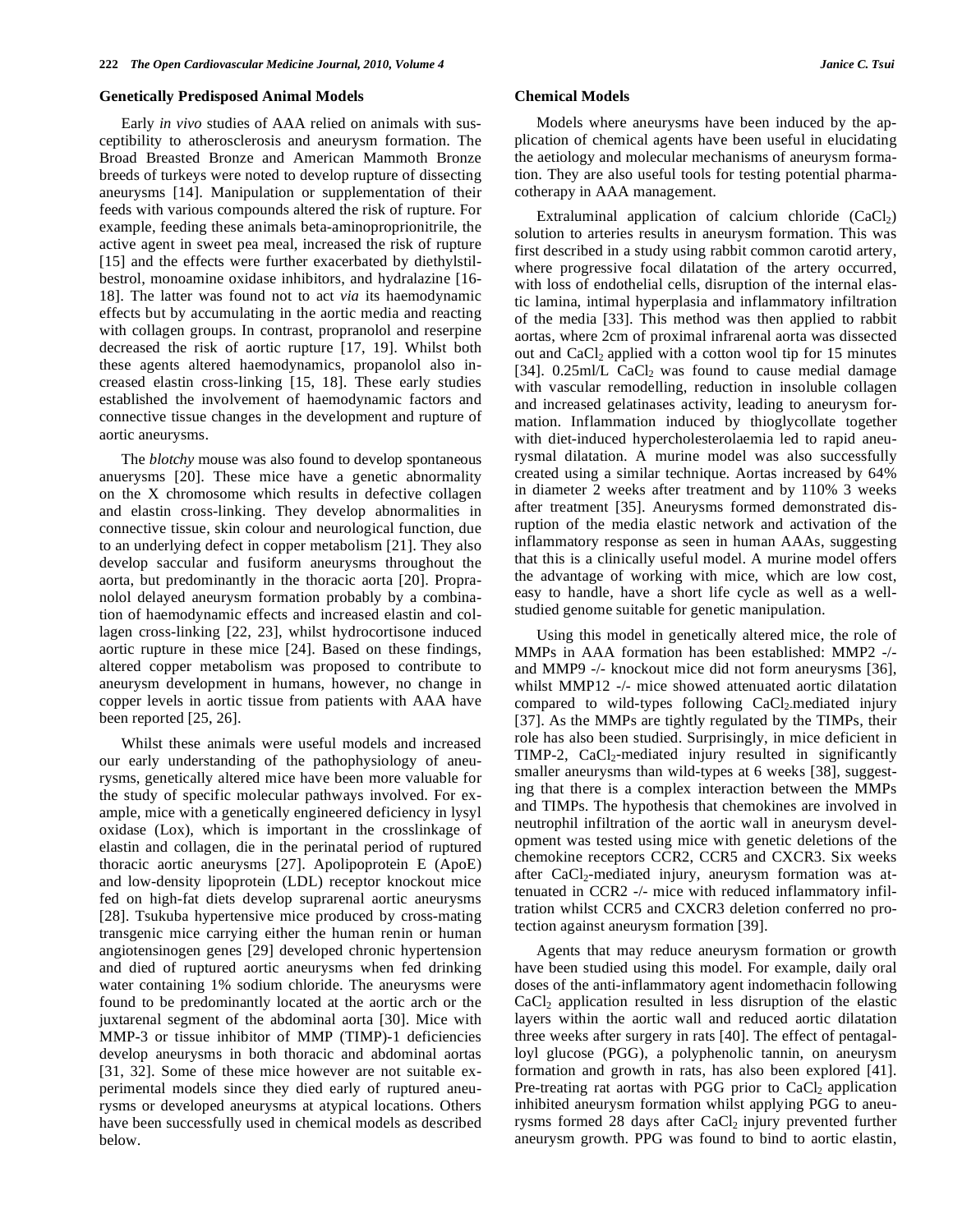preventing elastin degradation despite high levels of MMPs [41].

 The elastase-induced model is another important model, first described by Anidjar *et al*. [42]. The procedure involved dissecting out the rat abdominal aorta followed by insertion of a catheter *via* the femoral artery into the infrarenal aorta. The aorta was then clamped at the level of the left renal vein and ligated around the catheter 1cm distally. This segment of isolated aorta was then perfused with 2ml of fluid at 1ml/ hour. After 2 hours, the aorta was unclamped, the suture and catheter removed and the femoral artery ligated. Perfusion of hog pancreatic elastase resulted in destruction of the media elastin network with immediate aortic dilatation followed by aneurysm formation over 2-5 days. These findings supported the hypothesis that elastolytic activity within the media plays a role in aneurysm formation and provided a useful reproducible model for further investigations.

 Using this model, documented risk factors for AAA were investigated. The role of hypertension in AAA growth was examined by Gadowski *et al*. by inducing aneurysms in normotensive Wistar-Kyoto rats (WKY) and genetically hypertensive Wistar-Kyoto rats (WKHT) [43]. Initially, aortic diameters were the same but by day 7, WKHT rats had larger aneurysms than normotensive rats (mean diameter 2.52 vs. 2.31mm) and at day 14, the difference was even greater (3.45 vs. 2.36mm). Growth rates were also significantly increased in WKHT rats and showed strong positive correlation to systolic blood pressure. This study confirmed the role of hypertension in AAA expansion.

 In order to study the role of gender, Upchurch's group investigated the effect of gonadal hormone manipulation on aneurysm diameter in rats 14 days following elastaseinfusion [44]. They found that experimental aneurysm diameter decreased in male rats treated with exogenous oestrogen, decreased in orchidectomised males, increased in surgically castrated males given hormone replacement but decreased in castrated females on hormone replacement therapy. Altered macrophage numbers in the aortic walls of these animals were found, suggesting that gonadal hormones differentially regulated AAA growth by altering macrophage infiltration.

 Epidemiological studies have shown that smokers have a 3- to 6-fold increase in AAA-related death [45]. Bergoeing *et al*. demonstrated that this was likely to be a causal relationship by exposing mice to cigarette smoke in special cages 2 weeks before inducing aortic aneurysms using the elastaseinduction model [46]. Exposure to cigarette smoke was continued for 2 weeks until the end of the experiment. In mice not exposed to cigarette smoke, 0.16 U/ml of pancreatic elastase resulted in aneurysm formation in 100% whilst a lower dose of 0.07 U/ml only caused aneurysms in 63% of mice. In contrast, when exposed to cigarette smoke, 85% of mice developed aneurysms following 0.07 U/ml of elastase and the aneurysms were 60% larger in size. Cigarette smoke increased aortic elastic degradation in these aneurysms without affecting aortic MMP levels.

As with the  $CaCl<sub>2</sub>$  model, the use of this model in genetically modified mice has elucidated some of the key molecular mechanisms involved in aneurysm formation. Aneurysm induction by elastase infusion was inhibited in MMP9 -/- and mice deficient in both MMP9 and MMP12. In contrast, MMP12 -/- mice were not resistant to aneurysm formation. Transplantation of bone marrow cells from wild-type mice into irradiated MMP9 -/- mice resulted in aneurysm formation. The study confirmed the importance of MMP9 in aneurysm formation in this model and also suggested that infiltrating inflammatory cells were an important source of MMP9 [47]. The role of TIMP-1 was also demonstrated using this model: TIMP1 -/- mice developed larger postinfusion aortic diameters and significantly larger aneurysms at day 14 compared to wild-types [48].

 Interesting findings regarding the role of the nitric oxide (NO) pathway have also been demonstrated using the elastase infusion model. In wild-type animals, nitric oxide synthase (NOS) 1 and 3 expression in aneurysms was reduced, whilst NOS 2 expression was increased, localised to infiltrating inflammatory cells. This suggested that NOS 2 may be involved in the inflammatory component of aneurysm development. However, in male NOS2 -/- mice the incidence and size of aneurysms formed were unaffected whilst in female NOS2 -/- mice, increased incidence and size of aneurysms occurred. This latter effect was prevented by previous oophrectomy, suggesting an interaction between NOS2 and gonadal hormones [49].

 The role of the proinflammatory cytokine interleukin-6 (IL-6) has also been investigated using this model. In mice with targeted deletion of IL-6, suppression of aneurysm formation occurs with reduced inflammatory response [50].

 Important information on potential pharmacotherapy for AAA has been gained from the elastase infusion model. Indomethacin given daily for 7 days following elastase infusion in rats was again found to inhibit aneurysm formation [51]. The effect of statins independent of their cholesterollowering properties was studied using this model in rats, since statins do not lower cholesterol in these animals. Simvastatin given by daily gastric gavage starting the day before surgery led to reduced aneurysm size 7 days following elastase infusion with downregulation of genes involved in inflammation, extracellular matrix remodelling and oxidative stress response [52]. Atorvastatin was also found to significantly reduce aneurysm size at 4 weeks, with evidence of reduced macrophage recruitment, MMP-12 expression and increased aortic wall collagen and elastin content [53]. Propanolol was found to reduce the size of elastase-induced aneurysms in hypertensive rats but had no effect on normotensive rats, suggesting that its effect was predominantly *via* its blood pressure lowering properties [54]. In contrast, the calcium channel antagonist nifedipine was found to reduce aneurysm size progression without affecting blood pressure or heart rate following elastase infusion in rats [55]. The angiotensin-converting enzyme (ACE) inhibitors captopril, lisinopril and enalopril all reduced aneurysm size independent of haemodynamic effects in rats 14 days after elastase infusion with reduced medial elastin degradation and inflammation. In addition, angiotensin (Ang) II (AT1) receptor antagonist losarten did not affect aneurysm size compared to control treatment [56]. However, in another study, an alternative AT1 receptor antagonist valsartan, given following elastase infusion in rats significantly reduced aneurysm development without affecting blood pressure [57]. Given the likely involvement of MMPs in aneurysm patho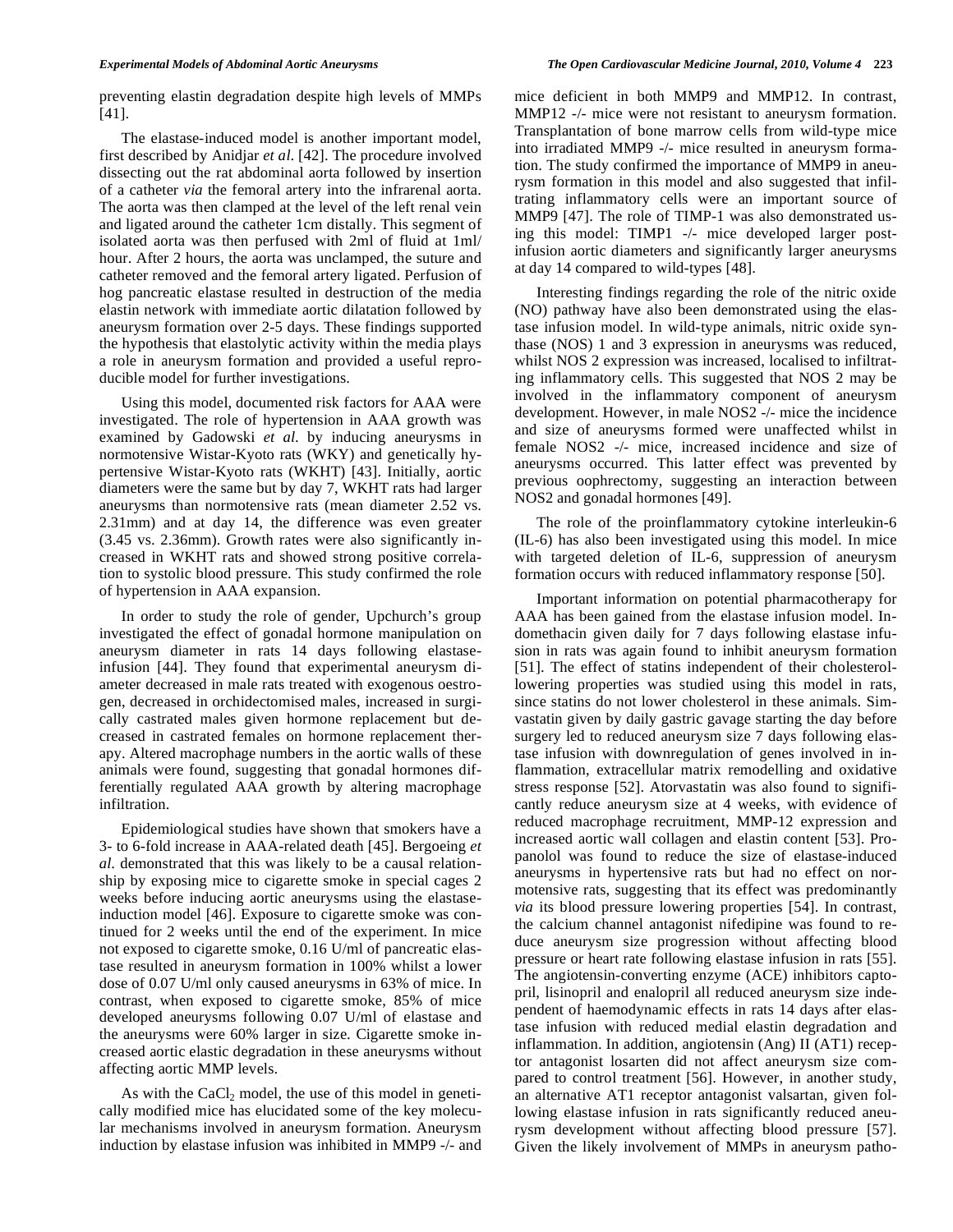genesis, the effects of MMP-inhibiting tetracylines have been evaluated. Doxycycline was found to inhibit aorta dilatation in a dose- dependent manner, by reducing medial elastin degradation [58].

 Innovative strategies have also been investigated using this model. For example, Nakashima *et al*. used decoy oligodeoxynucleotides to inhibit the transcription factors NFKB and *ets* in rat and rabbit elastase infusion models [59, 60], whilst Miyama *et al*. applied biodegradable gelatin hydrogel sponge incorporating basic fibroblast growth factor over the aortas of rats [61]. Both these strategies inhibited AAA progression.

 Problems with and modifications of these techniques have been described by investigators. Carsten *et al*. were concerned that the sizes of the aneurysms produced by Anidjar's technique were inconsistent and may be related to variations in elastase preparations. They also found that long infusion periods were required, which were associated with higher rates of complications such as lower limb ischaemia [62]. Others found that aneurysm formation rates may be low following CaCl<sub>2</sub> injury [41]. Recently, Tanaka et al. described a rat model which combined a 20-minute infusion of elastase with extraluminal application of  $CaCl<sub>2</sub>$  (Fig. 1) [63]. In a series using 71 rats, they had a high success rate of AAA formation of 92.7% with no complications and aneurysms formed showed inflammatory responses, elastolytic activities and MMP expression. However, saccular aneurysms were predominantly formed and like the other chemical models, the aneurysms were not associated with atherosclerosis and intraluminal thrombosis as seen in human AAAs.



**Fig. (1).** Schematic drawing of experimental AAA model using a combination of intraluminal elastase infusion and extraluminal calcium chloride exposure [63].

 Whilst rodents provide valuable experimental models, their small size renders them challenging to operate on. A fusiform rabbit carotid artery model created by infusing elastase into a 2cm segment of the common carotid artery has been described [64]. This model offered accessibility to the aneurysm; however its size was still not suitable for the purpose of testing new techniques of aneurysm exclusion. The use of the elastase-perfusion technique in larger animals has been less successful: canine models have generally not been reproducible despite various protocols of elastase or elastasecollagenase infusion [65]. A study using Yucatán miniature swine did not create any aneurysms despite destruction of media elastic network following elastase infusion [66]. Recently, a porcine model has been successfully created using a combination of elastase and collagenase infusion and mechanical dilation [67]. This will be discussed below together with the physical models.

 Manning *et al*. [68] used systemic Ang II infusion in their model. Here, Ang II was infused by subcutaneous osmotic pumps into ApoE -/- or LDL receptor -/- mice. This resulted in accelerated atherosclerosis and development of aneurysms in the suprarenal portion of the aorta, which demonstrated many of the characteristics of human disease, such as medial degeneration and remodelling, inflammation and thrombosis. Male mice were more susceptible to AAA development than females. Microarray gene analyses of aortic aneurysms confirmed that upregulation of inflammatory and extracellular matrix remodelling pathways occur, as seen in human AAAs [69]. The effects of pharmacological, surgical and genetic manipulation on AAA development in this model have been investigated [70]. Hydralazine lowered systolic blood pressure but had no effect on aneurysm formation in Ang II infused ApoE-/- mice showing that aneurysm formation in this model was independent of blood pressure [71]. 17 betaoestradiol pre-treatment reduced the incidence and severity of aneurysms in male ApoE -/- mice infused with Ang II [72], whilst dihydrotestosterone increased aneurysm incidence in castrated male and female Ang II infused ApoE -/ mice, which was associated with increased AT1 receptor mRNA expression in aortas [73]. The effect of androgens on aneurysm development was supported by experiments showing reduced aneurysm incidence and severity in orchidectomised male ApoE -/- mice infused with Ang II [74]. Various agents were used to investigate further the role of the renin-angiotensin system in this model: co-infusion of the AT1 receptor antagonist losarten with Ang II in ApoE -/ mice completely inhibited aneurysm formation whilst coinfusion with the AT2 receptor antagonist PD123319 increased the incidence and severity of aneurysms [75]; candesarten, another AT1 antagonist and lisinopril, an ACE inhibitor, given after Ang II infusion in ApoE -/- mice attenuated expansion of aortic aneurysms [76]; pre-treatment with the aldosterone receptor antagonist spironolactone had no effect on aneurysm formation [77]. Doxycycline was found to reduce the incidence and severity of aneurysm formation in Ang II infused LDL receptor -/- mice [78]; vitamin E attenuated aneurysm formation and size of aneurysms formed in Ang II treated ApoE-/- mice [79]; simvastatin reduced the incidence and extent of aneurysm formation with reduced remodelling and inflammatory response seen in aortic walls [80]; and rosiglitazone reduced the maximum size of the aneurysms formed and inhibited rupture when given before or after Ang II infusion in ApoE-/- mice [81].

 Combining this model with genetically altered animals has also yielded interesting results. For example, the role of urokinase plasminogen activator (UPA) in aneurysm formation in this model was demonstrated using mice deficient in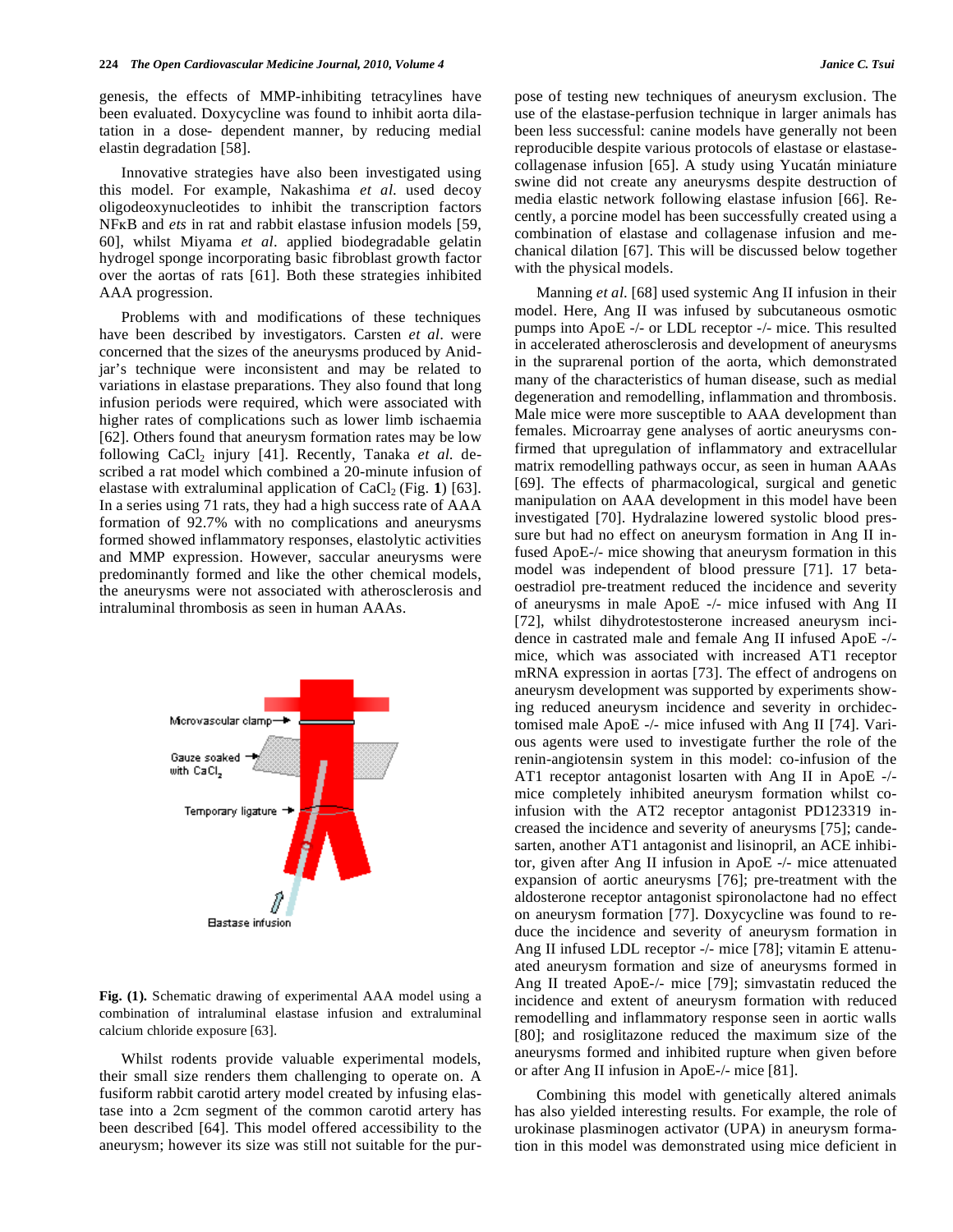both ApoE and UPA where the incidence of aneurysm formation was reduced compared to in ApoE -/- mice [82]. Furthermore, local overexpression of the key inhibitor of UPA, plasminogen activator inhibitor-1 (PAI-1) in ApoE -/- mice using intra-adventitial injections of recombinant adenovirus expressing the human PAI-1 gene prior to Ang II infusion inhibited aneurysm formation, whilst administration of the gene 2 weeks after Ang II infusion prevented expansion of small aneurysms [83]. As increased cyclooxygenase (COX)- 2 expression has been found in human AAAs, COX-2 deficient mice were also studied and found to have significantly reduced incidence of aneurysm formation, associated with reduced inflammatory cell infiltration of the aorta following Ang II infusion compared to wild-types [84]. These studies demonstrate the value of combining genetically altered animals with pharmacological models of AAA formation.

## **Physical Models**

 A range of physical techniques have been used to create aneurysms in animals for investigation. However, since the pathology of these models does not reflect that of true aneurysms in humans, their use is mainly limited to the assessment of new interventions for AAA repair. With the advent of endovascular aneurysm repair (EVAR) techniques described by Parodi in 1991[85], these models have been valuable in the development of stent grafts, resulting in improved designs, delivery systems and understanding of specific complications of endovascular repair.

 Crude methods of inducing aortic aneurysms included traumatising the vessel wall with intramural injections of chemicals such as acetrizoate [86] or physical damage using cryogenic probes, carbon dioxide lasers or simply surgically resecting the media and adventitia of the aorta [87-89]. These methods generally produced aneurysms of unpredictable size, growth rate and rupture risk and more often resulted in saccular aneurysms or even pseudoaneurysms.

 Synthetic aneurysm models included the replacement of a segment of aorta with interposition grafts made of synthetic or autologous materials. These produced aneurysms of more consistent shape and size but do not preserve lumbar and mesenteric collateral circulation to the sac. Parodi and Palmaz's group replaced a segment of infrarenal aorta with a fusiform synthetic aneurysm made of woven Dacron in dogs to evaluate an early stent graft made of Dacron and balloonexpandable stents. This early study showed that the technique was feasible and identified problems related to device introduction, deployment and fixation [90].

 Whitbread *et al*. created a model by interpositioning a fusiform segment of glutaraldehyde-tanned bovine internal jugular vein into the infrarenal aortas of large white pigs [91]. The resulting aneurysm had an aorta to aneurysm diameter ratio of 1:2. These aneurysms were stented 2 weeks later using plain 48-wire Wallstents (Schneider Stent, Inc., USA) *via* the left common carotid artery. Pigs were followed up for 6 weeks and assessed with ultrasound, angiography, pressure measurements and finally sacrificed for histology. Three out of 6 aneurysms were successfully excluded immediately whilst the remaining 3 were partially treated with reduction in aneurysm size and sac pressure. In 2 cases, the stent was inadvertently deployed over the renal arteries but no flow disturbance was found on follow-up. The authors

suggested that stents could therefore be designed with a central covered portion flanked by uncovered portions for fixation. This study not only presented a new AAA model and confirmed the potential of endovascular techniques but also contributed to advancement in stent graft design.

 The anterior patch model is another successful physical model, where following a longitudinal aortotomy, an elliptical patch of either autologous or synthetic material was used to close the aortotomy. For example, Criado *et al*. created infrarenal aortic aneurysms by suturing full thickness jejunal patches to longitudinal anterior aortotomies in dogs to test the longer term efficacy of endovascular aortic repair [92]. Six out of 7 untreated aneurysms ruptured within 6 days. In 11 dogs, the aneurysm was stented using an 8mm Dacron graft introduced *via* the femoral artery. Dogs were followed up with pressure measurements, angiography and histology when sacrificed at 3 and 6 months. Three aneurysms were not excluded successfully and ruptured within 4 days. Two dogs from the earlier part of the study became paraplegic due to stent kinking and thrombosis. The remaining aneurysms were successfully excluded with incorporation of graft material into the surrounding tissue, which was evident at 3 months with no evidence of graft migration.

 Eton *et al*. also used an autologous anterior patch model in mongrel dogs to assess a specific stent graft design and delivery system [93]. Here, an iliac vein patch was used to form fuisform infrarenal aneurysms. This model was more realistic as the lumbar and mesenteric branches were preserved, allowing the effect of patent side-branches on subsequent aneurysm exclusion and size to be studied. Twenty three dogs with aneurysms were treated with Dacron stent grafts and followed up for 6 to 12 months. At 12 months, there were no leaks or flow within the sac and no sac enlargement, confirming the feasibility of this technique despite the presence of patent side branches.

 Whilst the benefits of EVAR include reduced 30-day mortality, better early health-related quality of life and improved long-term aneurysm-related survival, EVAR is associated with significantly increased secondary intervention rate [6, 94]. Advances in stent graft technology have reduced specific complications such as graft migration and thrombosis, but endoleaks remain causes of re-intervention. Endoleaks result in continued pressurisation of the aneurysm sac due to persistent flow outside the stent graft. They occur in up to 26% of patients following EVAR [95] and may lead to aortic rupture [96]. Endoleaks due to incompetent seal at attachment sites (type I) and between modular components (type III) result in incomplete exclusion of the aneurysm and require early intervention. These have been reduced with improved graft design and planning. Type IV endoleaks occur through porous graft material and are now rarely seen. Type II endoleaks result from flow into and out of the aneurysm sac from patent side-branches such as the inferior mesenteric or lumbar arteries (Fig. **2**). Whilst it was recognised that Type I and III endoleaks required urgent treatment to prevent aortic rupture, the clinical significance of type II endoleaks were less clear.

 In order to study the significance of type II endoleaks, specific models were developed by some groups. Mousa *et al*. modified a prosthetic model in dogs by dilating 8mm polytetrafluroethylene (PTFE) grafts with a 30mm-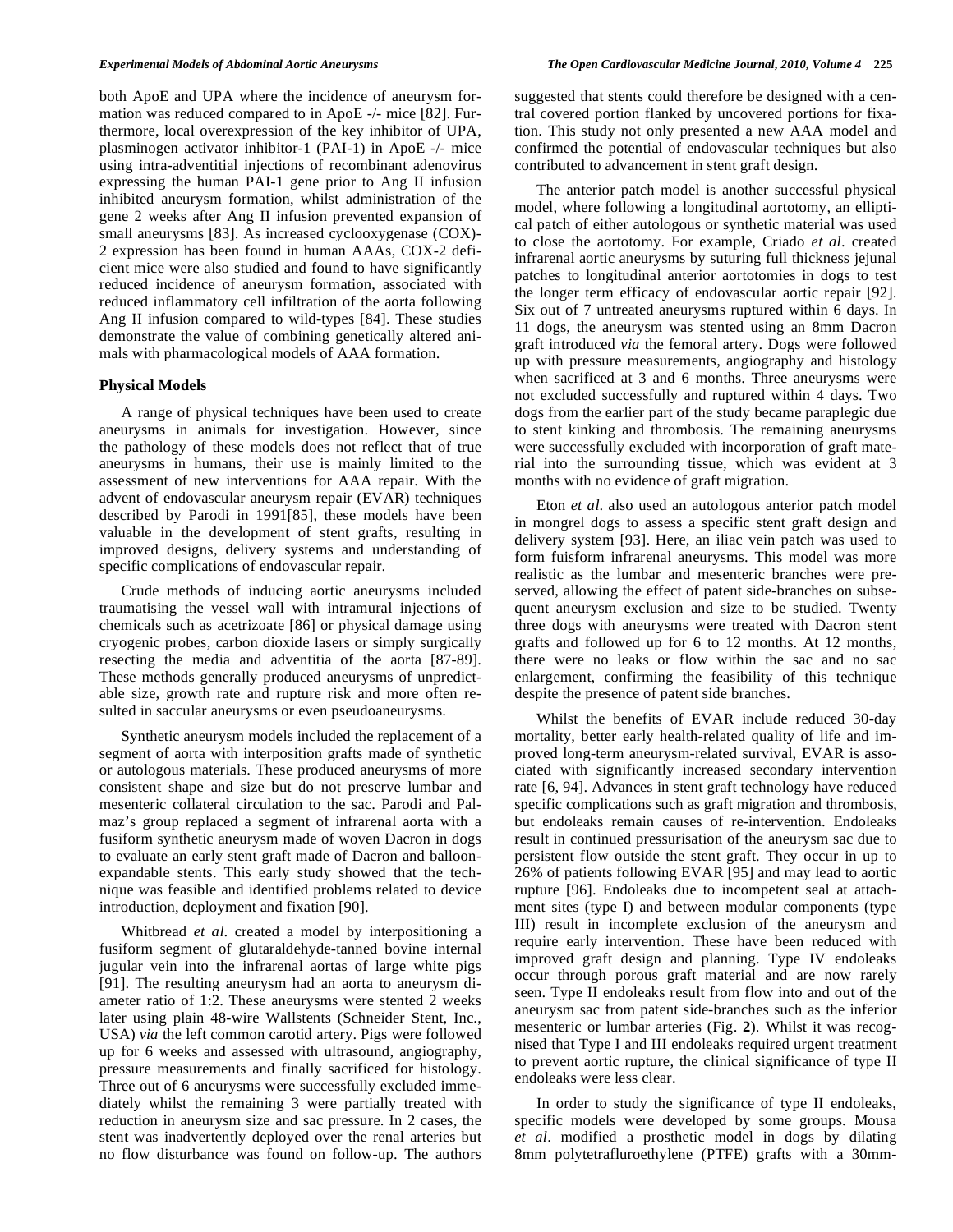

**Fig. (2). A**: CT of a ruptured AAA in a 72 year old man with a large haematoma (*yellow arrow*) **B**: Intra-operative angiogram during urgent EVAR showing stent graft in position, excluding the AAA C: Post-EVAR CT showing stent graft *in situ* and type II endoleak. Contrast is seen within the sac outside of the stent graft (*white arrow = stent graft*,  $* = endoleak$ ), arising from one of the lumbar arteries. The haematoma caused at the time of rupture is still present (*yellow arrow*).

angioplasty balloon and incorporating intraluminal pressure transducers to monitor sac pressures [97]. At implantation, a segment of native aorta with 2 or more patent side branch vessels (lumbar +/- caudal mesenteric arteries) were reimplanted onto the posterior aspect of the prosthetic aneurysm. Before endovascular exclusion with a PTFE-covered stent graft, pressures within the aneurysm sac closely matched systemic pressures. In models where no side branches were reimplanted, endovascular stenting resulted in significant reduction in sac pressures and no endoleak. In the presence of patent side branches, endovascular stenting resulted in a smaller fall in sac pressures and type II endoleaks were demonstrated on angiography. The side branches remained patent on duplex and magnetic resonance angiography (MRA) throughout the study period of 90 days. This study demonstrated that type II endoleaks resulted in significant sac pressure and if persistent may be of clinical significance. However, the main limitation of this study was the use of relatively nonexpansile prosthetic material to create aneurysms which were unlikely to simulate post-stenting aneurysms.

 Diaz *et al*. used a porcine anterior patch model where a 4cm wide ellipse of Dacron was sutured to an infrarenal aortotomy [98]. Two lumbar arteries were preserved in all the animals and pressure transducers were implanted in the aneurysm wall. One week later, EVAR was performed with a custom-made stent graft. All the aneurysms were excluded with type II endoleaks *via* the lumbar arteries. Following EVAR, mean arterial pressure within the aneurysm sac decreased but pulse pressure persisted. A further week later, laparoscopic lumbar artery ligation was performed *via* a retroperitoneal approach which resulted in further reduction in mean arterial pressure and obliteration of pulse pressure within the aneurysm sac. Successful treatment of the type II endoleak was confirmed in all animals on CT scans and on histological analyses. This study showed that type II endoleaks were associated with persistent pulse pressure within the sac and that both sac pulse pressure measurements and CT scans were useful in identifying type II endoleaks. It also demonstrated that laparoscopic ligation of side branches was an effective way of treating type II endoleaks. The *in*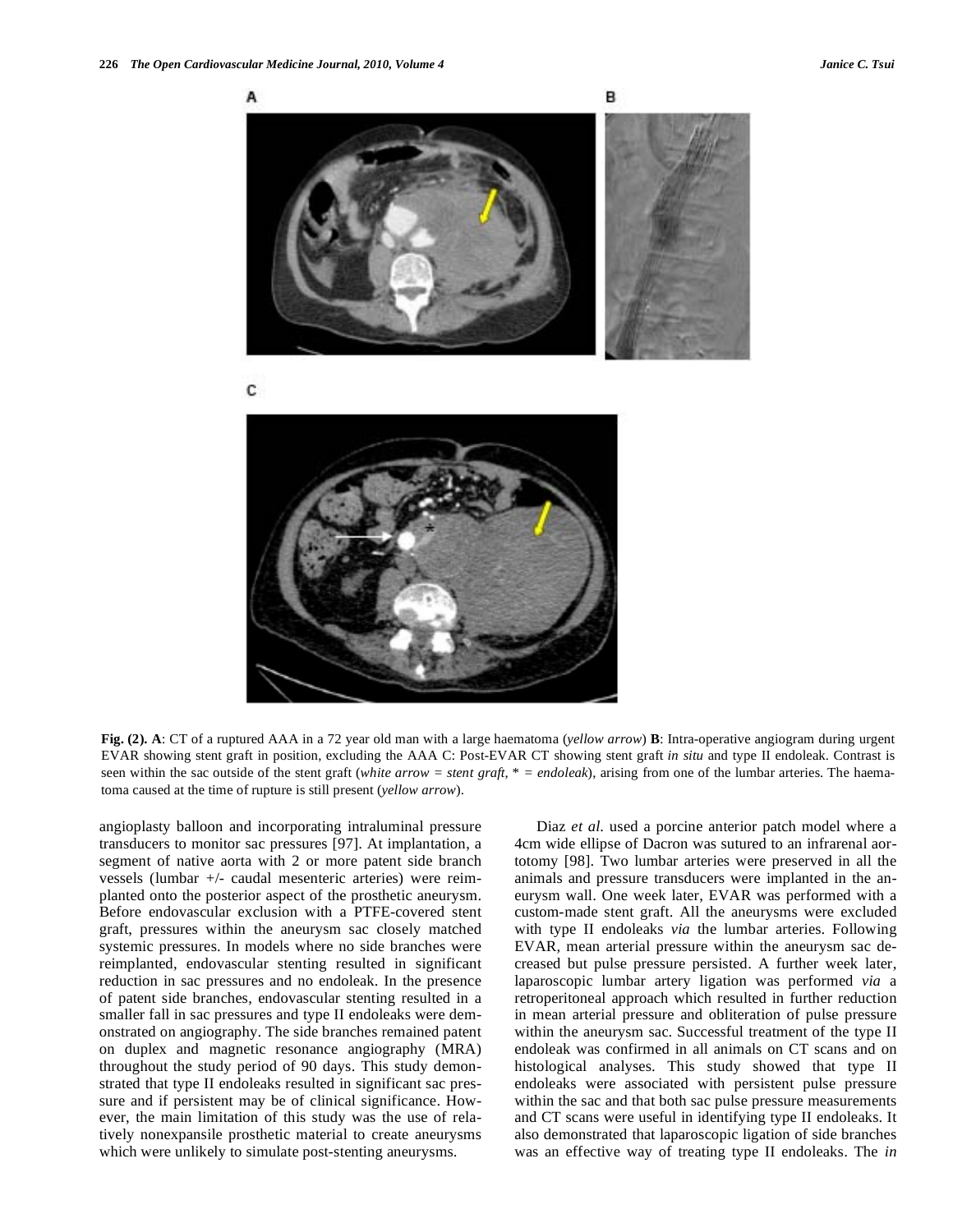*vivo* porcine model created may provide a useful tool for the development and training of this technique. Unfortunately, the study period was short which did not allow for the natural history of type II endoleaks to be studied: it is now recognised that the majority of type II endoleaks resolve spontaneously within 6 to 12 months and do not require intervention [95].

 More recently, Maynar *et al.* described a version of the anterior patch model in swine where a 2-3mm wide segment of the aortic wall was resected following anterior aortotomy, and a double-layered oval peritoneal patch sutured to close the defect [99]. Aneurysm development in these animals was followed up with angiography as well as laparoscopic assessment and laparoscopic ultrasound and finally histological analyses. The infrarenal aneurysms created increased in size up to 30 days post-operatively and 15 out of 27 aneurysms ruptured within 2 weeks. Laparoscopic assessment showed incorporation of patches into the aortic wall with almost complete endothelialization of the luminal wall. The authors argued that this model was more realistic than others due to its potential for aneurysmal growth and rupture. However, like other anterior patch models, the incorporation of biological material into the aortic wall limited its use in the study of tissue response to stent graft placement. Furthermore, whilst the side branches were preserved in this model, these arose from normal rather than aneurysmal aortic wall as seen in patients with AAAs.

 In order to overcome some of these problems, a previously mentioned porcine model using a combination of mechanical aortic dilation and enzymatic connective tissue degradation has been described by Hynecek [67]. A segment of infrarenal aortic was dissected out and gradually dilated with a non-compliant angioplasty balloon of 12-14mm diameter introduced proximal to the caudal mesenteric artery. This segment of aorta was then isolated with vascular clamps and infused with 50ml of a solution of collagenase and elastase under pressure for 20 minutes. The aortic lumen was irrigated to remove remaining solution prior to closing the arteriotomy. Aneurysm formation in 10 pigs was assessed with serial MRAs and histological evaluation when the animals were euthanised. Following mechanical dilation, there was a mean 62% increase aortic diameter and at 1, 3 and 6 weeks after surgery, aortic diameters had increased by 73, 83 and 94% respectively. Histologically, there was early loss of endothelial cells with gradual re-endothelialisation; mural neutrophil infiltration; loss of smooth muscle cell with limited repopulation; elastin disruption and persistent degradation and collagen disruption and degradation followed by deposition. These changes were similar to the degenerative changes that occur in human AAAs. Further work by this group has shown that gene expression in this model as demonstrated by gene arrays, replicated the patterns seen in human aneurysms, predominantly with upregulation of extracellular matrix remodelling and inflammatory genes and downregulation of elastin [100]. This model therefore represents a large animal native aneurysm model which may be useful in the further development of stent graft technology, where the behaviour of novel components within abnormal aorta can be studied. In addition, the effect of endovascular intervention on AAA pathophysiology can also be investigated. The main drawback of this model is the absence of side branches since

the lumbar arteries are ligated to ensure that the collagenase/ elastase solution does not enter the systemic circulation.

 Another porcine model combined intraluminal infusion of porcine pancreatic elastase with the application of a plastic cuff below the level of the renal arteries in order to simulate turbulent flow [101]. The application of this model requires further evaluation.

# **CONCLUSION**

 *In vivo* models have been important in increasing our understanding of the pathophysiology of AAAs and continue to be valuable tools for the development of pharmacotherapy and new technologies for aneurysm repair. The models have limitations and appropriate choice of model according to the purpose of the study is important. Overall limitations include interspecies variation in anatomy, physiology and pharmacodynamics. For example, the anatomy of some of the larger animal models may not be suitable for assessment of stent graft delivery systems for humans and variations in fibrinolytic systems may result in increased complications in some species [102]. Experimental models do not include the complex risk factors that patients are exposed to before and after aneurysm repair. The results from *in vivo* models may be hard to interpret particularly as results from different models may be conflicting and findings may not be applicable to patients. Indeed, not all the potential pharmacological agents shown to be promising in animal models are effective clinically, where the main aims of pharmacotherapy are to reduce or prevent growth of small AAAs. In a recent systematic review and meta-analysis of pharmacotherapy for decreasing AAA expansion rate, statins were found to be effective whilst beta-blockers were not; ACE inhibitors, calcium channel blockers, non-steroidal anti-inflammatory agents and doxycycline may be useful but require further evaluation [7].

# **ABBREVIATIONS**

| AAA             | $=$ | Abdominal aortic aneurysm           |
|-----------------|-----|-------------------------------------|
| ACE             | $=$ | Angiotensin converting enzyme       |
| Ang II          | $=$ | Angiotensin II                      |
| Apo E           | $=$ | Apolipoprotein E                    |
| AT1             | $=$ | Type 1 angiotensin II receptor      |
| AT2             | $=$ | Type 2 angiotensin II receptor      |
| Ca <sub>1</sub> | $=$ | Calcium chloride                    |
| COX             | $=$ | Cyclooxgenase                       |
| EVAR            | $=$ | Endovascular aortic aneurysm repair |
| <b>LDL</b>      | $=$ | Low density lipoprotein             |
| Lox             | $=$ | Lysyl oxidase                       |
| <b>MMP</b>      | $=$ | Matrix metalloproteinase            |
| <b>MRA</b>      | $=$ | Magnetic reasonance angiography     |
| N <sub>O</sub>  | $=$ | Nitric oxide                        |
| <b>NOS</b>      | $=$ | Nitric oxide synthase               |
| PAI-1           | $=$ | Plasminogen activator inhibitor-1   |
| <b>PPG</b>      | $=$ | Pentagalloyl glucose                |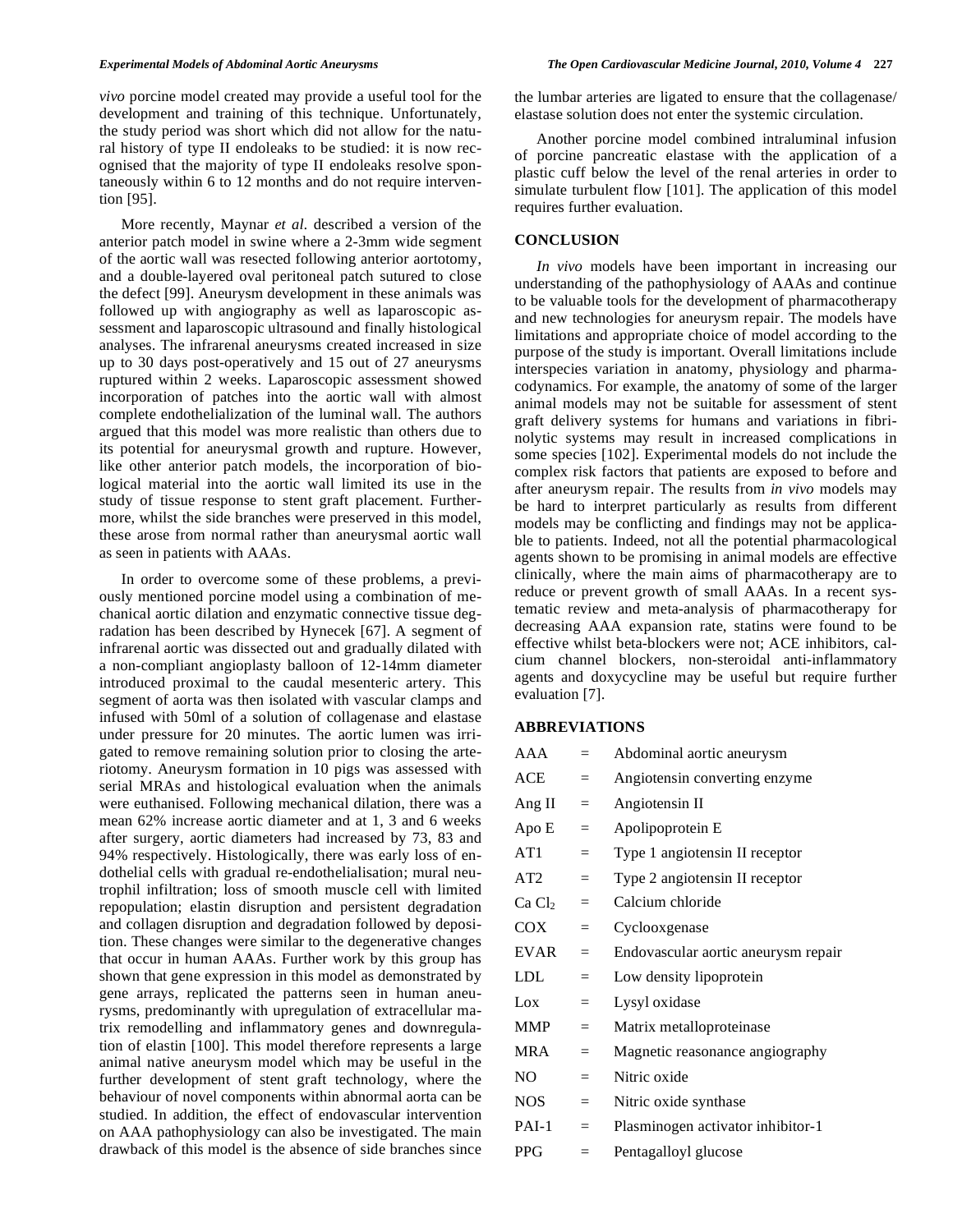| <b>PTFE</b> | $=$                | Polytetrafluroethylene          |
|-------------|--------------------|---------------------------------|
| <b>TIMP</b> | $=$                | Tissue inhibitor of MMP         |
| <b>UPA</b>  | $=$                | Urokinase plasminogen activator |
| <b>WKHT</b> | $=$                | Wistar Kyoto hypertensive       |
| <b>WKY</b>  | $=$ $\overline{ }$ | Wistar Kyoto rat                |

# **REFERENCES**

- [1] Thompson MM, Bell PR. ABC of arterial and venous disease. Arterial aneurysms. Br Med J 2000; 320: 1193-6.
- [2] Crane J, Cheshire N. Recent developments in vascular surgery. BMJ 2003; 327: 911-5.
- [3] Lindblad B, Borner G, Gottsater A. Factors associated with development of large abdominal aortic aneurysm in middle-aged men. Eur J Vasc Endovasc Surg 2005; 30: 346-52.
- [4] Forsdahl SH, Singh K, Solberg S, Jacobsen BK. Risk factors for abdominal aortic aneurysms: a 7-year prospective study: the Tromso Study, 1994-2001. Circulation 2009; 119: 2202-8.
- [5] Mortality results for randomised controlled trial of early elective surgery or ultrasonographic surveillance for small abdominal aortic aneurysms. The UK Small Aneurysm Trial Participants. Lancet 1998; 352: 1649-55.
- [6] EVAR trial participants. Endovascular aneurysm repair versus open repair in patients with abdominal aortic aneurysm (EVAR trial 1): randomised controlled trial. Lancet 2005; 365: 2179-86.
- [7] Guessous I, Periard D, Lorenzetti D, Cornuz J, Ghali WA. The efficacy of pharmacotherapy for decreasing the expansion rate of abdominal aortic aneurysms: a systematic review and metaanalysis. PLoS One 2008; 3: e1895.
- [8] Guo DC, Papke CL, He R, Milewicz DM. Pathogenesis of thoracic and abdominal aortic aneurysms. Ann N Y Acad Sci 2006; 1085: 339-52.
- [9] Thompson MM, Wills A, McDermott E, Crowther M, Brindle N, Bell PR. An *in vitro* model of aneurysmal disease: effect of leukocyte infiltration and shear stress on MMP production within the arterial wall. Ann N Y Acad Sci 1996; 800: 270-3.
- [10] Wills A, Thompson MM, Crowther M, *et al*. Elastase-induced matrix degradation in arterial organ cultures: an *in vitro* model of aneurysmal disease. J Vasc Surg 1996; 24: 667-79.
- [11] Schurink GW, Aarts NJ, Wilde J, *et al*. Endoleakage after stentgraft treatment of abdominal aneurysm: implications on pressure and imaging--an *in vitro* study. J Vasc Surg 1998; 28: 234-41.
- [12] Dias NV, Ivancev K, Malina M, *et al*. Direct intra-aneurysm sac pressure measurement using tip-pressure sensors: *in vivo* and *in vitro* evaluation. J Vasc Surg 2004; 40: 711-6.
- [13] Springer F, Schlierf R, Pfeffer JG, Mahnken AH, Schnakenberg U, Schmitz-Rode T. Detecting endoleaks after endovascular AAA repair with a minimally invasive, implantable, telemetric pressure sensor: an *in vitro* study. Eur Radiol 2007; 17: 2589-97.
- [14] Gresham GA, Howard AN. Aortic rupture in the turkey. J Atheroscler Res 1961; 1: 75-80.
- [15] Simpson CF, Kling JM, Palma RF. Beta-aminopropriomitrileinduced dissecting aneurysms of turkeys: treatment with propanalol. Toxicol Appl Pharmacol 1970; 16: 143-53.
- [16] Simpson CF. Relation of hemodynamics to the incidence of diethylstilbestrol-induced aortic ruptures in hypertensive and hypotensive lines of turkeys. Atherosclerosis 1978; 30: 249-54.
- [17] Simpson CF, Kling JM, Robbins RC, Harms RH. Betaaminoproprionitrile-induced aortic ruptures in turkey and inhibition by reserpine and enhancement by monoamine oxidase inhibitors. Toxicol Appl Pharmacol 1968; 12: 48-59.
- [18] Simpson CF, Boucek RJ. The B-aminopropionitrile-fed turkey: a model for detecting potential drug action on arterial tissue. Cardiovasc Res 1983; 17: 26-32.
- [19] Simpson CF, Kling JM, Palmer RF. The use of propranolol for the protection of turkeys from the development of betaaminopropionitrile-induced aortic ruptures. Angiology 1968; 19: 414-8.
- [20] Andrews EJ, White WJ, Bullock LP. Spontaneous aortic aneurysms in blotchy mice. Am J Pathol 1975; 78: 199-210.
- [21] Hunt DM. Primary defect in copper transport underlies mottled mutants in the mouse. Nature 1974; 249(460): 852-4.
- [22] Brophy C, Tilson JE, Tilson MD. Propranolol delays the formation of aneurysms in the male blotchy mouse. J Surg Res 1988; 44: 687- 9.
- [23] Brophy CM, Tilson JE, Tilson MD. Propranolol stimulates the crosslinking of matrix components in skin from the aneurysmprone blotchy mouse. J Surg Res 1989; 46: 330-2.
- [24] Reilly JM, Savage EB, Brophy CM, Tilson MD. Hydrocortisone rapidly induces aortic rupture in a genetically susceptible mouse. Arch Surg 1990; 125: 707-9.
- [25] Senapati A, Carlsson LK, Fletcher CD, Browse NL, Thompson RP. Is tissue copper deficiency associated with aortic aneurysms? Br J Surg 1985; 72: 352-3.
- [26] Jaakkola P, Hippelainen M, Kantola M. Copper and zinc concentrations of abdominal aorta and liver in patients with infrarenal abdominal aortic aneurysm or aortoiliacal occlusive disease. Ann Chir Gynaecol 1994; 83: 304-8.
- [27] Maki JM, Rasanen J, Tikkanen H, *et al*. Inactivation of the lysyl oxidase gene Lox leads to aortic aneurysms, cardiovascular dysfunction, and perinatal death in mice. Circulation 2002; 106: 2503- 9.
- [28] Tangirala RK, Rubin EM, Palinski W. Quantitation of atherosclerosis in murine models: correlation between lesions in the aortic origin and in the entire aorta, and differences in the extent of lesions between sexes in LDL receptor-deficient and apolipoprotein E-deficient mice. J Lipid Res 1995; 36: 2320-8.
- [29] Fukamizu A, Sugimura K, Takimoto E, *et al*. Chimeric reninangiotensin system demonstrates sustained increase in blood pressure of transgenic mice carrying both human renin and human angiotensinogen genes. J Biol Chem 1993; 268: 11617-21.
- [30] Nishijo N, Sugiyama F, Kimoto K, *et al*. Salt-sensitive aortic aneurysm and rupture in hypertensive transgenic mice that overproduce angiotensin II. Lab Invest 1998; 78: 1059-66.
- [31] Silence J, Lupu F, Collen D, Lijnen HR. Persistence of atherosclerotic plaque but reduced aneurysm formation in mice with stromelysin-1 (MMP-3) gene inactivation. Arterioscler Thromb Vasc Biol 2001; 21: 1440-5.
- [32] Silence J, Collen D, Lijnen HR. Reduced atherosclerotic plaque but enhanced aneurysm formation in mice with inactivation of the tissue inhibitor of metalloproteinase-1 (TIMP-1) gene. Circ Res 2002; 90: 897-903.
- [33] Gertz SD, Kurgan A, Eisenberg D. Aneurysm of the rabbit common carotid artery induced by periarterial application of calcium chloride *in vivo*. J Clin Invest 1988; 81: 649-56.
- [34] Freestone T, Turner RJ, Higman DJ, Lever MJ, Powell JT. Influence of hypercholesterolemia and adventitial inflammation on the development of aortic aneurysm in rabbits. Arterioscler Thromb Vasc Biol 1997; 17: 10-7.
- [35] Chiou AC, Chiu B, Pearce WH. Murine aortic aneurysm produced by periarterial application of calcium chloride. J Surg Res 2001; 99: 371-6.
- [36] Longo GM, Xiong W, Greiner TC, Zhao Y, Fiotti N, Baxter BT. Matrix metalloproteinases 2 and 9 work in concert to produce aortic aneurysms. J Clin Invest 2002; 110: 625-32.
- [37] Longo GM, Buda SJ, Fiotta N, *et al*. MMP-12 has a role in abdominal aortic aneurysms in mice. Surgery 2005; 137: 457-62.
- [38] Xiong W, Knispel R, Mactaggart J, Baxter BT. Effects of tissue inhibitor of metalloproteinase 2 deficiency on aneurysm formation. J Vasc Surg 2006; 44: 1061-66.
- [39] MacTaggart JN, Xiong W, Knispel R, Baxter BT. Deletion of CCR2 but not CCR5 or CXCR3 inhibits aortic aneurysm formation. Surgery 2007; 142: 284-8.
- [40] Karapolat S, Unlu Y, Erkut B, Kocak H, Erdogan F. Influence of indomethacin in the rat aneurysm model. Ann Vasc Surg 2006; 20: 369-75.
- [41] Isenburg JC, Simionescu DT, Starcher BC, Vyavahare NR. Elastin stabilization for treatment of abdominal aortic aneurysms. Circulation 2007; 115: 1729-37.
- [42] Anidjar S, Osborne-Pellegrin M, Coutard M, Michel JB. Arterial hypertension and aneurysmal dilatation. Kidney Int Suppl 1992; 37: S61-6.
- [43] Gadowski GR, Ricci MA, Hendley ED, Pilcher DB. Hypertension accelerates the growth of experimental aortic aneurysms. J Surg Res 1993; 54: 431-6.
- [44] Cho BS, Woodrum DT, Roelofs KJ, Stanley JC, Henke PK, Upchurch GR, Jr. Differential regulation of aortic growth in male and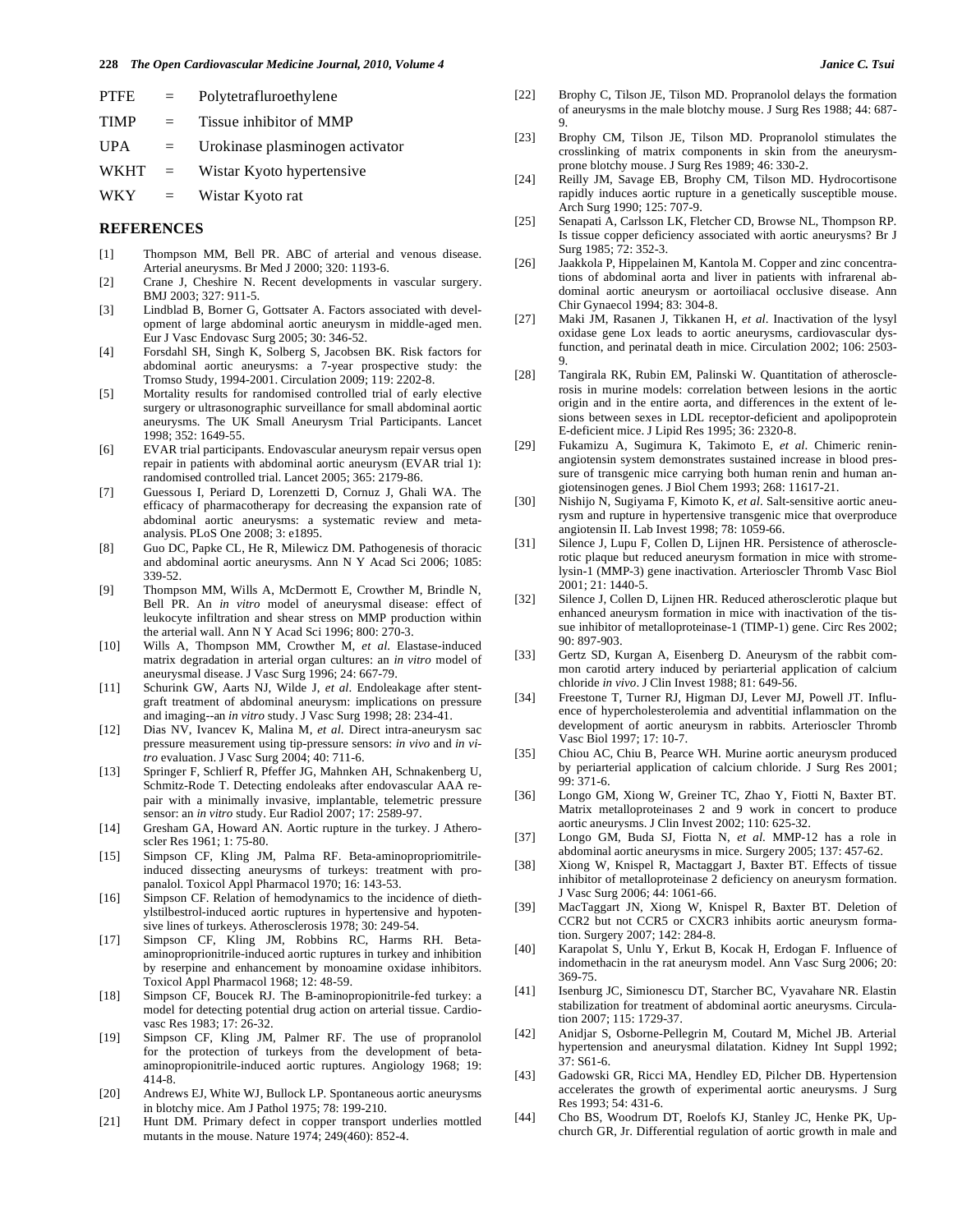### *Experimental Models of Abdominal Aortic Aneurysms The Open Cardiovascular Medicine Journal, 2010, Volume 4* **229**

female rodents is associated with AAA development. J Surg Res 2009; 155: 330-8.

- [45] Lederle FA, Nelson DB, Joseph AM. Smokers' relative risk for aortic aneurysm compared with other smoking-related diseases: a systematic review. J Vasc Surg 2003; 38: 329-34.
- [46] Bergoeing MP, Arif B, Hackmann AE, Ennis TL, Thompson RW, Curci JA. Cigarette smoking increases aortic dilatation without affecting matrix metalloproteinase-9 and -12 expression in a modified mouse model of aneurysm formation. J Vasc Surg 2007; 45: 1217-27.
- [47] Pyo R, Lee JK, Shipley JM, *et al*. Targeted gene disruption of matrix metalloproteinase-9 (gelatinase B) suppresses development of experimental abdominal aortic aneurysms. J Clin Invest 2000; 105: 1641-9.
- [48] Eskandari MK, Vijungco JD, Flores A, Borensztajn J, Shively V, Pearce WH. Enhanced abdominal aortic aneurysm in TIMP-1 deficient mice. J Surg Res 2005; 123: 289-93.
- [49] Lee JK, Borhani M, Ennis TL, Upchurch GR, Jr., Thompson RW. Experimental abdominal aortic aneurysms in mice lacking expression of inducible nitric oxide synthase. Arterioscler Thromb Vasc Biol 2001; 21: 1393-401.
- [50] Thompson RW, Curci JA, Ennis TL, Mao D, Pagano MB, Pham CT. Pathophysiology of abdominal aortic aneurysms: insights from the elastase-induced model in mice with different genetic backgrounds. Ann N Y Acad Sci 2006; 1085: 59-73.
- [51] Holmes DR, Petrinec D, Wester W, Thompson RW, Reilly JM. Indomethacin prevents elastase-induced abdominal aortic aneurysms in the rat. J Surg Res 1996; 63: 305-9.
- [52] Kalyanasundaram A, Elmore JR, Manazer JR, *et al*. Simvastatin suppresses experimental aortic aneurysm expansion. J Vasc Surg 2006; 43: 117-24.
- [53] Shiraya S, Miyake T, Aoki M, *et al*. Inhibition of development of experimental aortic abdominal aneurysm in rat model by atorvastatin through inhibition of macrophage migration. Atherosclerosis 2009; 202: 34-40.
- [54] Ricci MA, Slaiby JM, Gadowski GR, Hendley ED, Nichols P, Pilcher DB. Effects of hypertension and propranolol upon aneurysm expansion in the Anidjar/Dobrin aneurysm model. Ann N Y Acad Sci 1996; 800: 89-96.
- [55] Tomita N, Yamasaki K, Izawa K, *et al*. Inhibition of experimental abdominal aortic aneurysm progression by nifedipine. Int J Mol Med 2008; 21: 239-44.
- [56] Liao S, Miralles M, Kelley BJ, Curci JA, Borhani M, Thompson RW. Suppression of experimental abdominal aortic aneurysms in the rat by treatment with angiotensin-converting enzyme inhibitors. J Vasc Surg 2001; 33: 1057-64.
- [57] Fujiwara Y, Shiraya S, Miyake T, *et al*. Inhibition of experimental abdominal aortic aneurysm in a rat model by the angiotensin receptor blocker valsartan. Int J Mol Med 2008; 22: 703-8.
- [58] Curci JA, Petrinec D, Liao S, Golub LM, Thompson RW. Pharmacologic suppression of experimental abdominal aortic aneurysms: acomparison of doxycycline and four chemically modified tetracyclines. J Vasc Surg 1998; 28: 1082-93.
- [59] Nakashima H, Aoki M, Miyake T, *et al*. Inhibition of experimental abdominal aortic aneurysm in the rat by use of decoy oligodeoxynucleotides suppressing activity of nuclear factor kappaB and ets transcription factors. Circulation 2004; 109: 132-8.
- [60] Miyake T, Aoki M, Nakashima H, *et al*. Prevention of abdominal aortic aneurysms by simultaneous inhibition of NFkappaB and ets using chimeric decoy oligonucleotides in a rabbit model. Gene Ther 2006; 13: 695-704.
- [61] Miyama N, Sato A, Matsubara M, Watanabe T, Ikada Y, Satomi S. Inhibitory effects of a biodegradable gelatin hydrogel sponge sheet on the progression of experimental abdominal aortic aneurysms. Ann Vasc Surg 2009; 23: 224-30.
- [62] Carsten CG, III, Calton WC, Johanning JM, *et al*. Elastase is not sufficient to induce experimental abdominal aortic aneurysms. J Vasc Surg 2001; 33: 1255-62.
- [63] Tanaka A, Hasegawa T, Chen Z, Okita Y, Okada K. A novel rat model of abdominal aortic aneurysm using a combination of intraluminal elastase infusion and extraluminal calcium chloride exposure. J Vasc Surg 2009; 50: 1423-32.
- [64] Reinald N, Fournier B, Naveau A, *et al*. Fusiform aneurysm model in rabbit carotid artery. J Vasc Res 2010; 47: 61-8.
- [65] Strindberg G, Nichols P, Ricci MA, *et al*. Experimental modifications to a canine infrarenal aortic aneurysm model for the valida-

tion of endovascular stent-grafts: an exploratory study. J Invest Surg 1998; 11: 185-97.

- [66] Marinov GR, Marois Y, Paris E, *et al*. Can the infusion of elastase in the abdominal aorta of the Yucatan miniature swine consistently produce experimental aneurysms? J Invest Surg 1997; 10: 129-50.
- [67] Hynecek RL, DeRubertis BG, Trocciola SM, *et al*. The creation of an infrarenal aneurysm within the native abdominal aorta of swine. Surgery 2007; 142: 143-9.
- [68] Manning MW, Cassi LA, Huang J, Szilvassy SJ, Daugherty A. Abdominal aortic aneurysms: fresh insights from a novel animal model of the disease. Vasc Med 2002; 7: 45-54.
- [69] Rush C, Nyara M, Moxon JV, Trollope A, Cullen B, Golledge J. Whole genome expression analysis within the angiotensin IIapolipoprotein E deficient mouse model of abdominal aortic aneurysm. BMC Genomics 2009; 10: 298.
- [70] Daugherty A, Rateri DL, Cassis LA. Role of the renin-angiotensin system in the development of abdominal aortic aneurysms in animals and humans. Ann N Y Acad Sci 2006; 1085: 82-91.
- [71] Cassis LA, Gupte M, Thayer S, *et al*. ANG II infusion promotes abdominal aortic aneurysms independent of increased blood pressure in hypercholesterolemic mice. Am J Physiol Heart Circ Physiol 2009; 296: H1660-65.
- [72] Martin-McNulty B, Tham DM, da Cunha V, *et al*. 17 Beta-estradiol attenuates development of angiotensin II-induced aortic abdominal aneurysm in apolipoprotein E-deficient mice. Arterioscler Thromb Vasc Biol 2003; 23: 1627-32.
- [73] Henriques T, Zhang X, Yiannikouris FB, Daugherty A, Cassis LA. Androgen increases AT1a receptor expression in abdominal aortas to promote angiotensin II-induced AAAs in apolipoprotein Edeficient mice. Arterioscler Thromb Vasc Biol 2008; 28: 1251-6.
- [74] Henriques TA, Huang J, D'Souza SS, Daugherty A, Cassis LA. Orchidectomy, but not ovariectomy, regulates angiotensin IIinduced vascular diseases in apolipoprotein E-deficient mice. Endocrinology 2004; 145: 3866-72.
- [75] Daugherty A, Manning MW, Cassis LA. Antagonism of AT2 receptors augments angiotensin II-induced abdominal aortic aneurysms and atherosclerosis. Br J Pharmacol 2001; 134: 865-70.
- [76] Inoue N, Muramatsu M, Jin D, *et al*. Involvement of vascular angiotensin II-forming enzymes in the progression of aortic abdominal aneurysms in angiotensin II- infused ApoE-deficient mice. J Atheroscler Thromb 2009; 16: 164-71.
- [77] Cassis LA, Helton MJ, Howatt DA, King VL, Daugherty A. Aldosterone does not mediate angiotensin II-induced atherosclerosis and abdominal aortic aneurysms. Br J Pharmacol 2005; 144: 443-8.
- [78] Manning MW, Cassis LA, Daugherty A. Differential effects of doxycycline, a broad-spectrum matrix metalloproteinase inhibitor, on angiotensin II-induced atherosclerosis and abdominal aortic aneurysms. Arterioscler Thromb Vasc Biol 2003; 23: 483-8.
- [79] Gavrila D, Li WG, McCormick ML, *et al*. Vitamin E inhibits abdominal aortic aneurysm formation in angiotensin II-infused apolipoprotein E-deficient mice. Arterioscler Thromb Vasc Biol 2005; 25: 1671-7.
- [80] Zhang Y, Naggar JC, Welzig CM, *et al*. Simvastatin inhibits angiotensin II-induced abdominal aortic aneurysm formation in apolipoprotein E-knockout mice: possible role of ERK. Arterioscler Thromb Vasc Biol 2009; 29: 1764-71.
- [81] Jones A, Deb R, Torsney E, *et al*. Rosiglitazone reduces the development and rupture of experimental aortic aneurysms. Circulation 2009; 119: 3125-32.
- [82] Deng GG, Martin-McNulty B, Sukovich DA, *et al*. Urokinase-type plasminogen activator plays a critical role in angiotensin II-induced abdominal aortic aneurysm. Circ Res 2003; 92: 510-17.
- [83] Qian HS, Gu JM, Liu P, *et al*. Overexpression of PAI-1 prevents the development of abdominal aortic aneurysm in mice. Gene Ther 2008; 15: 224-32.
- [84] Gitlin JM, Trivedi DB, Langenbach R, Loftin CD. Genetic deficiency of cyclooxygenase-2 attenuates abdominal aortic aneurysm formation in mice. Cardiovasc Res 2007; 73: 227-36.
- [85] Parodi JC, Palmaz JC, Barone HD. Transfemoral intraluminal graft implantation for abdominal aortic aneurysms. Ann Vasc Surg 1991;  $5:491-9$ .
- [86] Economou SG, Taylor CB, Beattie EJ, Jr., Davis CB, Jr. Persistent experimental aortic aneurysms in dogs. Surgery 1960; 47: 21-8.
- [87] Ammirati M, Ostertag H, Rabin E, Ciric I. Pathology of laserinduced experimental aneurysms. Lasers Surg Med 1988; 8: 308- 17.